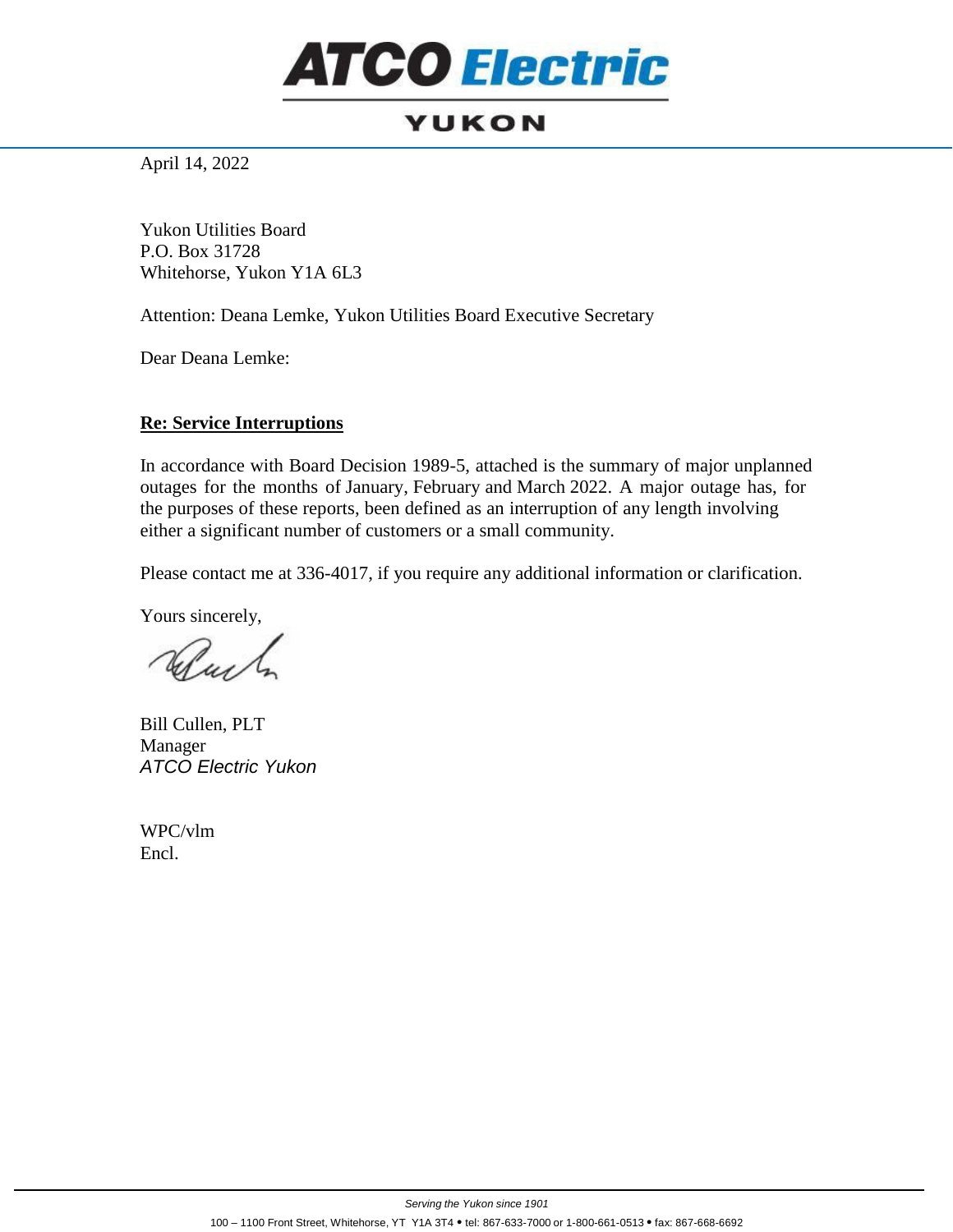| Outages                                                |                                   | ATCO Electric                                                                                              |  |
|--------------------------------------------------------|-----------------------------------|------------------------------------------------------------------------------------------------------------|--|
|                                                        |                                   | <b>YUKON</b>                                                                                               |  |
| Outage # DIR-SP-697                                    | <b>Service Area</b>               | <b>Number of Customers Affected 100</b>                                                                    |  |
| <b>Date/Time Reported 2022-01-01 4:30</b>              | <b>Sub Number</b> Watson lake     | <b>Customer-Hrs of Interruption 200</b>                                                                    |  |
| <b>Final Restoration 2022-01-01 6:30</b>               | <b>Line Number 5L620</b>          |                                                                                                            |  |
| Duration (Hrs) 2                                       | <b>Location</b> Upper Liard       | <b>Explanations and Comments</b>                                                                           |  |
|                                                        |                                   | Frost causing neutral and primary to touch together. In cross country section of                           |  |
| Primary Cause Adverse Weather                          |                                   | line.                                                                                                      |  |
| <b>Secondary Cause Ice/Icing</b>                       |                                   |                                                                                                            |  |
| Outage # DIR-SP-699                                    |                                   |                                                                                                            |  |
|                                                        | Service Area 592 Marsh Lake       | <b>Number of Customers Affected 385</b>                                                                    |  |
| <b>Date/Time Reported 2022-01-01 11:13</b>             | <b>Sub Number S150 Whitehorse</b> | <b>Customer-Hrs of Interruption 1540</b>                                                                   |  |
| <b>Final Restoration 2022-01-01 15:13</b>              | Line Number 6L19                  |                                                                                                            |  |
| Duration (Hrs) 4                                       | <b>Location</b> Fox point         | <b>Explanations and Comments</b><br>Frost causing primary phase wire to contact neutral.                   |  |
| <b>Primary Cause Adverse Weather</b>                   |                                   |                                                                                                            |  |
| <b>Secondary Cause Ice/Icing</b>                       |                                   |                                                                                                            |  |
|                                                        |                                   |                                                                                                            |  |
| Outage # DIR-SP-708                                    | Service Area 571 Whitehorse       | <b>Number of Customers Affected 300</b>                                                                    |  |
| <b>Date/Time Reported 2022-01-07 2:20</b>              | <b>Sub Number</b> 21 Laberge      | <b>Customer-Hrs of Interruption 450</b>                                                                    |  |
| <b>Final Restoration 2022-01-07 3:50</b>               | Line Number 5L645                 |                                                                                                            |  |
| <b>Duration (Hrs)</b> 1.5                              | <b>Location</b> Alaska Hwy West   | <b>Explanations and Comments</b>                                                                           |  |
|                                                        |                                   | Patrolled. Didn't see a cause. Fault indicators were not flashing anywhere. Closed<br>breaker and it held. |  |
| <b>Primary Cause Unknown</b><br><b>Secondary Cause</b> |                                   |                                                                                                            |  |
|                                                        |                                   |                                                                                                            |  |
| Outage # DIR-SP-716                                    | Service Area 573 Watson Lake      | <b>Number of Customers Affected 110</b>                                                                    |  |
| <b>Date/Time Reported 2022-01-08 17:58</b>             | <b>Sub Number 31 Watson Lake</b>  | Customer-Hrs of Interruption 350.1666663                                                                   |  |
| <b>Final Restoration 2022-01-08 21:09</b>              | Line Number 5L620                 |                                                                                                            |  |
| <b>Duration (Hrs)</b> 3.18333333                       | <b>Location</b> Upper Liard       | <b>Explanations and Comments</b>                                                                           |  |
|                                                        |                                   | Had a call about a potential hit pole past Upper Liard so we isolated and did a line                       |  |
| Primary Cause Adverse Weather                          |                                   | patrol, did not find anything. Tried to close S7238 and would not close due to cold                        |  |
| Secondary Cause Other Adverse Weather                  |                                   | weather and dead battery so we bypassed the OCR until battery can be replaced.                             |  |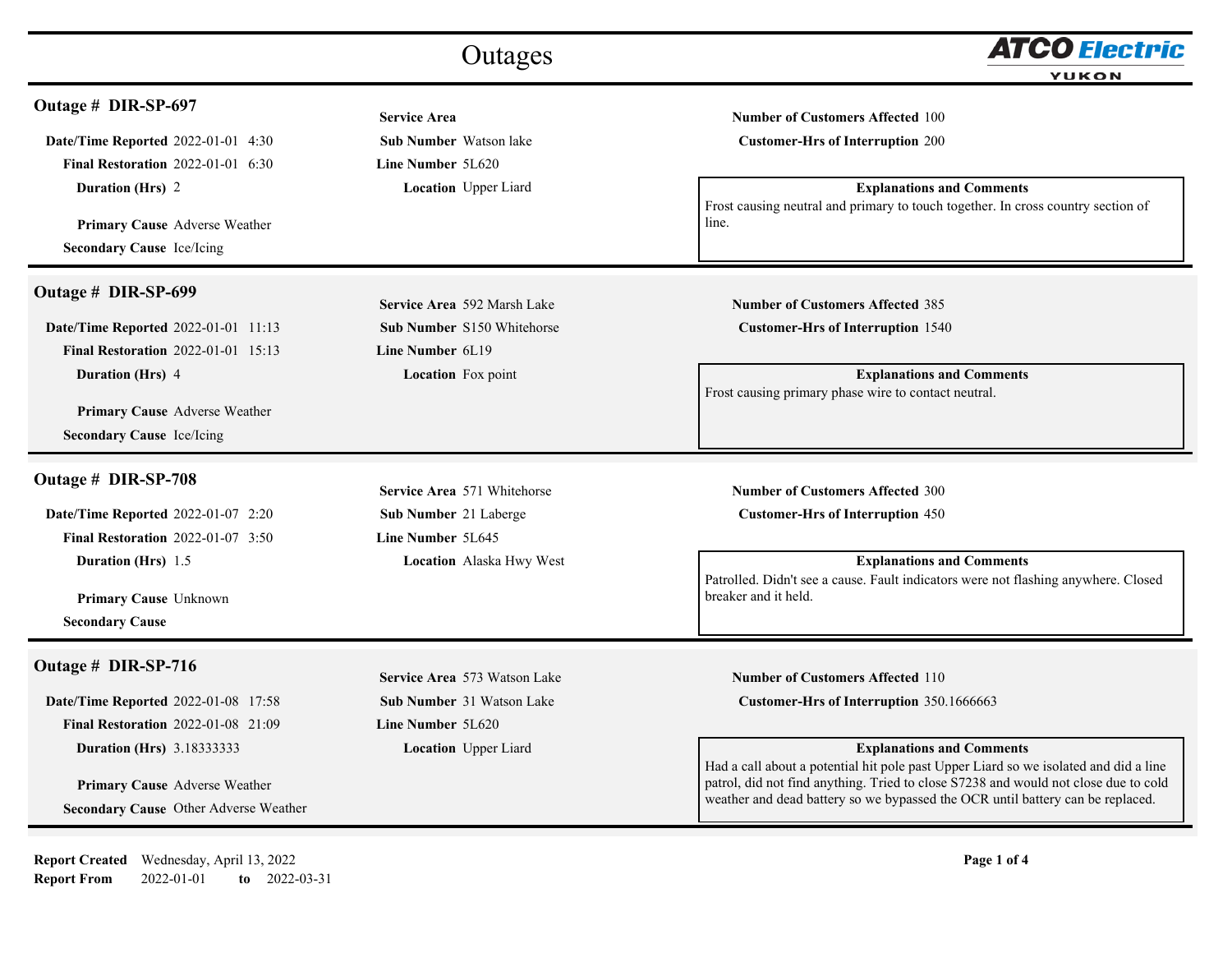| Outage # DIR-SP-706<br>Service Area 577 Destruction Bay<br><b>Number of Customers Affected 162</b><br>Date/Time Reported 2022-01-08 20:00<br>Sub Number Destruction Bay Plant<br><b>Customer-Hrs of Interruption 688.5</b><br><b>Final Restoration 2022-01-09 0:15</b><br><b>Line Number DB Plant</b><br><b>Explanations and Comments</b><br>Duration (Hrs) 4.25<br><b>Location</b> Destruction Bay plant<br>issue. Inbalance has since been corrected.<br><b>Primary Cause</b> Loss of Supply<br><b>Secondary Cause</b><br>Outage # DIR-SP-710<br>Service Area 571 Whitehorse<br><b>Number of Customers Affected 635</b><br>Date/Time Reported 2022-01-10 12:50<br><b>Sub Number 29 Arkell</b><br>Customer-Hrs of Interruption 740.83333545<br><b>Final Restoration 2022-01-10 14:00</b><br>Line Number 5L629<br><b>Duration (Hrs)</b> 1.16666667<br><b>Location</b> Riser pole S2352<br><b>Explanations and Comments</b><br>Stress cone cable termination failed causing outage.<br><b>Primary Cause</b> Equipment Failure<br><b>Secondary Cause</b><br>Outage # DIR-SP-729<br>Service Area 573 Watson Lake<br><b>Number of Customers Affected 90</b><br>Date/Time Reported 2022-01-15 10:00<br><b>Sub Number 31 Watson Lake</b><br>Customer-Hrs of Interruption 142.4999997<br><b>Final Restoration 2022-01-15 11:35</b><br>Line Number 5L619<br><b>Explanations and Comments</b><br><b>Location</b> Lower Post<br><b>Duration (Hrs)</b> 1.58333333<br>Tree on the line from snow loading caused breaker to trip.<br><b>Primary Cause Tree Contacts</b><br><b>Secondary Cause Falling Tree</b><br>Outage # DIR-SP-747<br>Service Area 592 Marsh Lake<br><b>Number of Customers Affected 385</b><br>Date/Time Reported 2022-01-21 14:45<br><b>Sub Number S150 Whitehorse</b><br>Customer-Hrs of Interruption 184.41666667 |                                           | Outages          | ATCO Electric<br><b>YUKON</b>                                                     |
|-----------------------------------------------------------------------------------------------------------------------------------------------------------------------------------------------------------------------------------------------------------------------------------------------------------------------------------------------------------------------------------------------------------------------------------------------------------------------------------------------------------------------------------------------------------------------------------------------------------------------------------------------------------------------------------------------------------------------------------------------------------------------------------------------------------------------------------------------------------------------------------------------------------------------------------------------------------------------------------------------------------------------------------------------------------------------------------------------------------------------------------------------------------------------------------------------------------------------------------------------------------------------------------------------------------------------------------------------------------------------------------------------------------------------------------------------------------------------------------------------------------------------------------------------------------------------------------------------------------------------------------------------------------------------------------------------------------------------------------------------------------------------------------------------------------------------------|-------------------------------------------|------------------|-----------------------------------------------------------------------------------|
|                                                                                                                                                                                                                                                                                                                                                                                                                                                                                                                                                                                                                                                                                                                                                                                                                                                                                                                                                                                                                                                                                                                                                                                                                                                                                                                                                                                                                                                                                                                                                                                                                                                                                                                                                                                                                             |                                           |                  |                                                                                   |
|                                                                                                                                                                                                                                                                                                                                                                                                                                                                                                                                                                                                                                                                                                                                                                                                                                                                                                                                                                                                                                                                                                                                                                                                                                                                                                                                                                                                                                                                                                                                                                                                                                                                                                                                                                                                                             |                                           |                  |                                                                                   |
|                                                                                                                                                                                                                                                                                                                                                                                                                                                                                                                                                                                                                                                                                                                                                                                                                                                                                                                                                                                                                                                                                                                                                                                                                                                                                                                                                                                                                                                                                                                                                                                                                                                                                                                                                                                                                             |                                           |                  | Inbalance of system cause feeder to open. Had to run mobile unit to alleviate the |
|                                                                                                                                                                                                                                                                                                                                                                                                                                                                                                                                                                                                                                                                                                                                                                                                                                                                                                                                                                                                                                                                                                                                                                                                                                                                                                                                                                                                                                                                                                                                                                                                                                                                                                                                                                                                                             |                                           |                  |                                                                                   |
|                                                                                                                                                                                                                                                                                                                                                                                                                                                                                                                                                                                                                                                                                                                                                                                                                                                                                                                                                                                                                                                                                                                                                                                                                                                                                                                                                                                                                                                                                                                                                                                                                                                                                                                                                                                                                             |                                           |                  |                                                                                   |
|                                                                                                                                                                                                                                                                                                                                                                                                                                                                                                                                                                                                                                                                                                                                                                                                                                                                                                                                                                                                                                                                                                                                                                                                                                                                                                                                                                                                                                                                                                                                                                                                                                                                                                                                                                                                                             |                                           |                  |                                                                                   |
|                                                                                                                                                                                                                                                                                                                                                                                                                                                                                                                                                                                                                                                                                                                                                                                                                                                                                                                                                                                                                                                                                                                                                                                                                                                                                                                                                                                                                                                                                                                                                                                                                                                                                                                                                                                                                             |                                           |                  |                                                                                   |
|                                                                                                                                                                                                                                                                                                                                                                                                                                                                                                                                                                                                                                                                                                                                                                                                                                                                                                                                                                                                                                                                                                                                                                                                                                                                                                                                                                                                                                                                                                                                                                                                                                                                                                                                                                                                                             |                                           |                  |                                                                                   |
|                                                                                                                                                                                                                                                                                                                                                                                                                                                                                                                                                                                                                                                                                                                                                                                                                                                                                                                                                                                                                                                                                                                                                                                                                                                                                                                                                                                                                                                                                                                                                                                                                                                                                                                                                                                                                             |                                           |                  |                                                                                   |
|                                                                                                                                                                                                                                                                                                                                                                                                                                                                                                                                                                                                                                                                                                                                                                                                                                                                                                                                                                                                                                                                                                                                                                                                                                                                                                                                                                                                                                                                                                                                                                                                                                                                                                                                                                                                                             |                                           |                  |                                                                                   |
|                                                                                                                                                                                                                                                                                                                                                                                                                                                                                                                                                                                                                                                                                                                                                                                                                                                                                                                                                                                                                                                                                                                                                                                                                                                                                                                                                                                                                                                                                                                                                                                                                                                                                                                                                                                                                             |                                           |                  |                                                                                   |
|                                                                                                                                                                                                                                                                                                                                                                                                                                                                                                                                                                                                                                                                                                                                                                                                                                                                                                                                                                                                                                                                                                                                                                                                                                                                                                                                                                                                                                                                                                                                                                                                                                                                                                                                                                                                                             |                                           |                  |                                                                                   |
|                                                                                                                                                                                                                                                                                                                                                                                                                                                                                                                                                                                                                                                                                                                                                                                                                                                                                                                                                                                                                                                                                                                                                                                                                                                                                                                                                                                                                                                                                                                                                                                                                                                                                                                                                                                                                             |                                           |                  |                                                                                   |
|                                                                                                                                                                                                                                                                                                                                                                                                                                                                                                                                                                                                                                                                                                                                                                                                                                                                                                                                                                                                                                                                                                                                                                                                                                                                                                                                                                                                                                                                                                                                                                                                                                                                                                                                                                                                                             |                                           |                  |                                                                                   |
|                                                                                                                                                                                                                                                                                                                                                                                                                                                                                                                                                                                                                                                                                                                                                                                                                                                                                                                                                                                                                                                                                                                                                                                                                                                                                                                                                                                                                                                                                                                                                                                                                                                                                                                                                                                                                             |                                           |                  |                                                                                   |
|                                                                                                                                                                                                                                                                                                                                                                                                                                                                                                                                                                                                                                                                                                                                                                                                                                                                                                                                                                                                                                                                                                                                                                                                                                                                                                                                                                                                                                                                                                                                                                                                                                                                                                                                                                                                                             |                                           |                  |                                                                                   |
|                                                                                                                                                                                                                                                                                                                                                                                                                                                                                                                                                                                                                                                                                                                                                                                                                                                                                                                                                                                                                                                                                                                                                                                                                                                                                                                                                                                                                                                                                                                                                                                                                                                                                                                                                                                                                             |                                           |                  |                                                                                   |
|                                                                                                                                                                                                                                                                                                                                                                                                                                                                                                                                                                                                                                                                                                                                                                                                                                                                                                                                                                                                                                                                                                                                                                                                                                                                                                                                                                                                                                                                                                                                                                                                                                                                                                                                                                                                                             |                                           |                  |                                                                                   |
|                                                                                                                                                                                                                                                                                                                                                                                                                                                                                                                                                                                                                                                                                                                                                                                                                                                                                                                                                                                                                                                                                                                                                                                                                                                                                                                                                                                                                                                                                                                                                                                                                                                                                                                                                                                                                             | <b>Final Restoration 2022-01-21 16:15</b> | Line Number 6L19 |                                                                                   |
| <b>Explanations and Comments</b><br>Location Squanga lake<br><b>Duration (Hrs)</b> 1.5                                                                                                                                                                                                                                                                                                                                                                                                                                                                                                                                                                                                                                                                                                                                                                                                                                                                                                                                                                                                                                                                                                                                                                                                                                                                                                                                                                                                                                                                                                                                                                                                                                                                                                                                      |                                           |                  | Tree across all three phases at Squanga Lake causing outage to the 34Kv line.     |
| <b>Primary Cause Tree Contacts</b>                                                                                                                                                                                                                                                                                                                                                                                                                                                                                                                                                                                                                                                                                                                                                                                                                                                                                                                                                                                                                                                                                                                                                                                                                                                                                                                                                                                                                                                                                                                                                                                                                                                                                                                                                                                          |                                           |                  |                                                                                   |
| <b>Secondary Cause</b>                                                                                                                                                                                                                                                                                                                                                                                                                                                                                                                                                                                                                                                                                                                                                                                                                                                                                                                                                                                                                                                                                                                                                                                                                                                                                                                                                                                                                                                                                                                                                                                                                                                                                                                                                                                                      |                                           |                  |                                                                                   |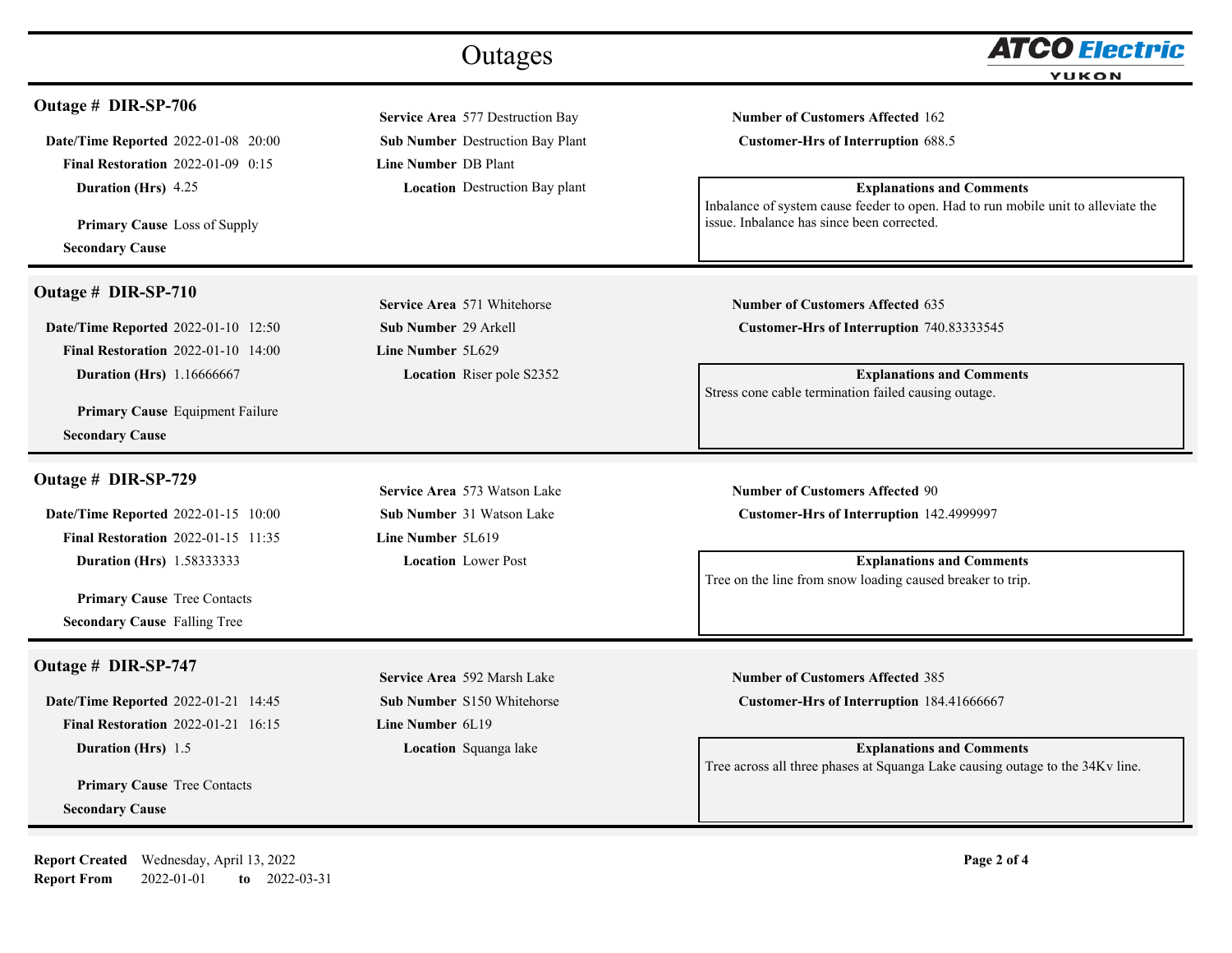|                                                                                                                                                                                                                        | Outages                                                                                                                                    | <b>ATCO Electric</b><br>YUKON                                                                                                                                                                                                                                                                                                            |
|------------------------------------------------------------------------------------------------------------------------------------------------------------------------------------------------------------------------|--------------------------------------------------------------------------------------------------------------------------------------------|------------------------------------------------------------------------------------------------------------------------------------------------------------------------------------------------------------------------------------------------------------------------------------------------------------------------------------------|
| Outage # DIR-SP-741<br>Date/Time Reported 2022-01-22 13:30<br><b>Final Restoration 2022-01-22 17:45</b><br><b>Duration (Hrs)</b> 4.25<br><b>Primary Cause Tree Contacts</b><br><b>Secondary Cause</b>                  | Service Area 575 Carmacks<br><b>Sub Number 18 Carmacks</b><br><b>Line Number 5L606</b><br><b>Location</b> Nordenskiold River bridge        | <b>Number of Customers Affected 114</b><br><b>Customer-Hrs of Interruption 484.5</b><br><b>Explanations and Comments</b><br>Multiple trees on line due to snow load causing fuse to open.                                                                                                                                                |
| Outage # DIR-SP-755<br>Date/Time Reported 2022-02-02 8:39<br><b>Final Restoration 2022-02-02 8:51</b><br><b>Duration (Hrs)</b> 0.2<br>Primary Cause Equipment Failure<br>Secondary Cause Other Equipment Failure       | Service Area 573 Watson Lake<br><b>Sub Number 31 Watson Lake</b><br>Line Number 5L621<br><b>Location</b> 103 Kilowatt Lane                 | <b>Number of Customers Affected 585</b><br><b>Customer-Hrs of Interruption</b><br><b>Explanations and Comments</b><br>Troubleshoot unit #5 in WL plant. When unit #5 is online, it will lose a portion of<br>it s load and cause the frequency to dip. Cause found to be a loose wire (positive<br>govenor activator), repair completed. |
| Outage # DIR-SP-759<br><b>Date/Time Reported 2022-02-09 17:02</b><br><b>Final Restoration 2022-02-09 18:25</b><br><b>Duration (Hrs)</b> 1.38333333<br>Primary Cause Adverse Weather<br><b>Secondary Cause Wet Snow</b> | Service Area 571 Whitehorse<br>Sub Number 17 McIntyre<br>Line Number 6L14<br>Location Logan, Porter Creek, Takhini,<br>Downtown Whitehorse | <b>Number of Customers Affected 5,228</b><br>Customer-Hrs of Interruption 5717.95000001<br><b>Explanations and Comments</b><br>Snow loading                                                                                                                                                                                              |
| Outage # DIR-SP-760<br>Date/Time Reported 2022-02-10 6:00<br>Final Restoration 2022-02-10 9:12<br><b>Duration (Hrs)</b> 3.2<br><b>Primary Cause Tree Contacts</b><br><b>Secondary Cause Falling Tree</b>               | Service Area 571 Whitehorse<br>Sub Number S150 Whitehorse<br>Line Number 6L11<br>Location Alaska Hwy (S)/ Lewes River<br>Bridge            | <b>Number of Customers Affected 3,186</b><br>Customer-Hrs of Interruption 2826.58333333<br><b>Explanations and Comments</b><br>Tree at Lewes bridge control dam fell on 34 kv breaking center phase conductor.                                                                                                                           |